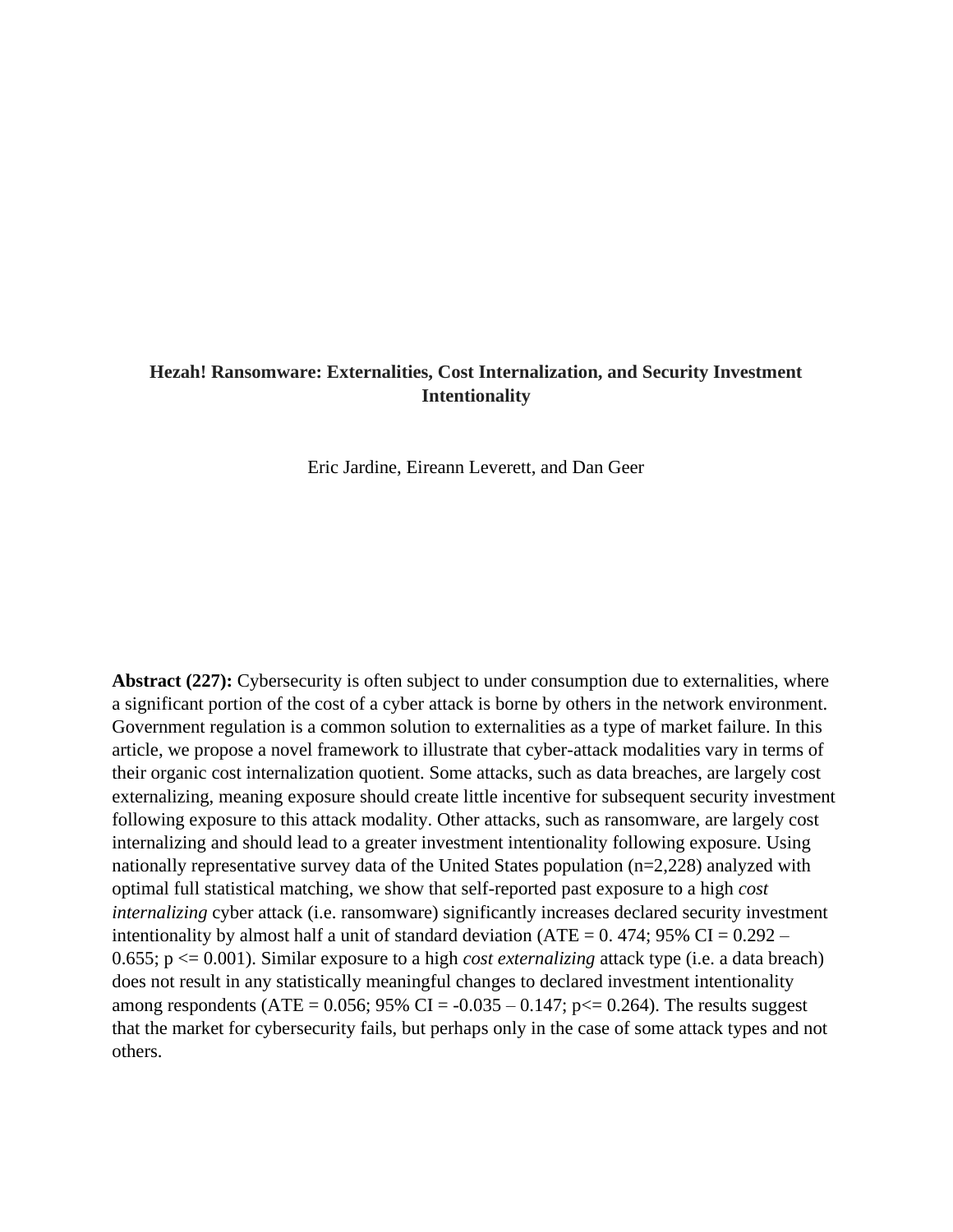## **Introduction**

Ransomware attacks are on the rise, with high profile intrusions during 2021 into the systems of Colonial Pipeline and JBS threatening the energy and food supply infrastructure of the United States. The increase in ransomware is partially due to changing attack modalities among malicious actors, with known data breaches within the United States declining as ransomware attack rise [1]. Many take the increase in volume and sophistication of ransomware attacks as a negative indicator of the trajectory of cybersecurity, threatening the operation of critical infrastructure such as hospitals, the bottom line of firms, the functionality of government, and the well-being of individual users.

The move toward a greater volume of ransomware attacks speaks more broadly to a persistent problem of cybersecurity under-provision. A number of variables contribute to this state of affairs [2-8], but one oft-cited reason is that security is subject to negative consumption externalities [9-14]. Individuals who are affected, for example, by a data breach often do not bear the full costs of that event, with the organization that experienced the breach absorbing the majority share of the costs. Individuals whose devices are unwittingly dragooned into a botnet lose some processing power, but can also contribute inadvertently to downtime of a major financial institution's website, potentially costing millions. In both of these examples, individuals will invest less in security than the socially optimal amount because large portions of the costs that result from that under investment are located elsewhere in the highly interdependent system of cyberspace [12]. But some attack types plausibly internalize costs to a greater degree than others. Many ransomware variants would be one such example, as the owner of an afflicted device is either forced to pay the ransom or the cost of remediation. Attack types selected by malicious actors that result in a higher proportion of internalized costs are likely to result in the opposite investment tendency to those with high cost externalization, that is, greater internalized costs should lead to more expenditure as a proportion of expected losses rather than less [14].

In this sense, we propose that the variable attack types that malicious actors can select are unequal in their effects, not just in terms of differing intrusion vectors and potential damages, but also in terms of how they will inadvertently tool the resulting incentive structure of targets through greater or lesser cost internalization effects. By extension, the growth in ransomware, while probably negative in the short term, might actually result in medium-to-long run improvements in cybersecurity outcomes because the attack vector internalizes costs to the affected parties better than many alternative attack modalities.

We test the intuitive basis of this claim using original representative survey data of the US population (n=2,228). After implementing optimal full matching so that self-reported exposure in the past year to either ransomware or a data breach is more akin to a randomized treatment in an experimental setting, we estimate the average treatment effect (ATE) of each type of security incident on a standardized (z-score) measure of omnibus cybersecurity investment intentionality  $(\alpha=0.8599)$ . Consistent with the simple argument that ransomware has a high cost-internalization quotient compared to other attack modalities, we observe that self-reported data breach exposure in the past year has no association with security investment intentions (ATE =  $0.056$ ; 95% CI = - $0.035 - 0.147$ ; p $\leq 0.264$ ), while self-reported ransomware exposure in the past year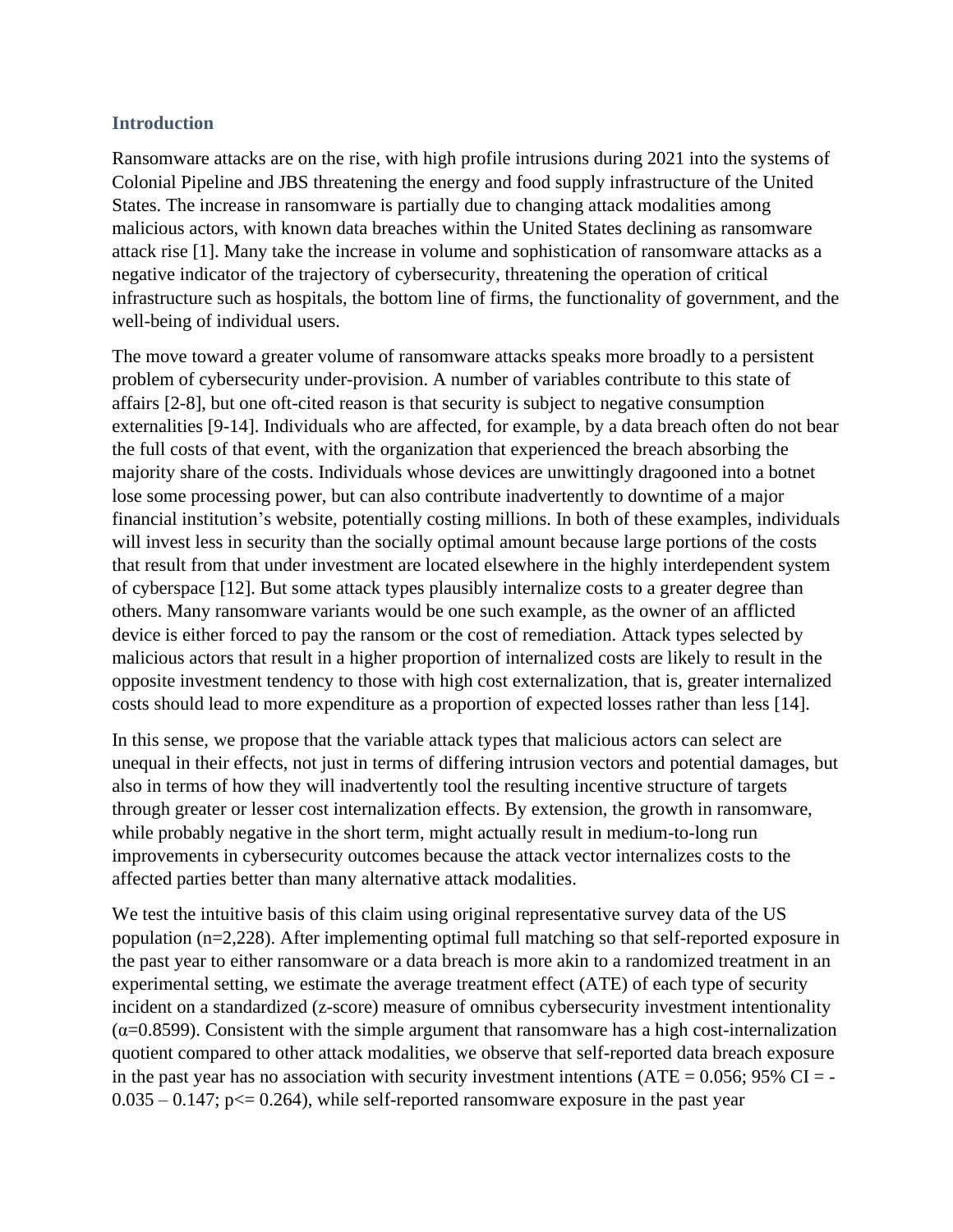significantly increase such behavioral intentions (ATE = 0.474; 95% CI = 0.292 – 0.655;  $p \le$ 0.001).

In the case of ransomware, density plots of weighted potential outcome means show that ransomware exposure leads to morphological changes to the distribution and not just greater mean-level cybersecurity investment intentionality. Similar to other settings where human traits predict cybersecurity behaviors [15], the gender seems to associate with morphological differences that follow from ransomware exposure. However, the changes seem to be the result of a base-rate effect and not a clear heterogenous treatment effect. In particular, men in the sample tend to report both higher baseline security investment intentionality than women absent ransomware exposure (weighted  $\mu = 0.105$  vs weighted  $\mu = -0.259$ , respectively) and report greater mean security investment intentionality in cases of ransomware exposure (Male weighted  $\mu$  = 0.613 vs. Female weighted  $\mu$  = 0.138). Both groups increase investment intentionality following ransomware, however, by statistically similar amounts (0.508 units of standard deviation for men and 0.397 units of SD for the female subset), so the treatment is having a common effect across genders, but the differential base-rate investment levels are leading to modestly observable morphological differences post exposure to ransomware.

The rest of the paper proceeds thusly. First, we discuss the phenomenon of cybersecurity under consumption, particularly as it relates to externalities. In this section, we derive two empirically testable hypotheses. In the second section, we present our methods, data, and diagnostic results for our matching models. The third section presents the results of the optimal full matching models and the estimated ATEs for both data breach and ransomware exposure. The section also plots the weighted potential outcome means for both attack modalities and then inductively investigates a modest morphological change that ensure following ransomware exposure. The fourth section discusses the results. The fifth presents the limitations of the study. We then conclude.

# **1.0 - Consumption Externalities and Cost Internalization in Cybersecurity Settings**

Cybersecurity is often plagued by an under-consumption problem [12-14]. The cause of this under consumption is, at least in part, a function of network effects and the interconnection of people, platforms, and devices online [10, 12]. Cybersecurity outcomes, in this sense, are a lot like private/public health outcomes surrounding illnesses such as the common cold. An individual who falls ill ends up bearing a certain amount of personal cost (e.g., cough, running nose, missed work, etc.). But, since that person has some positive chance of getting others ill as they go about their day, the total social costs of a single person's illness are usually higher than those born by the person themselves. When making production or consumption choices, individual tend to not factor in negative externalities (external costs) as meaningful in the context of a given choice—or at least heavily discount social costs relative to the costs they directly bear. When making choices about going to work versus using a sick day, for example, the person might consider primarily how they feel and think only secondarily, if at all, about the costs that might result from their making other people sick (of course the increased salience of disease spread during the Covid-19 pandemic might change this balance somewhat).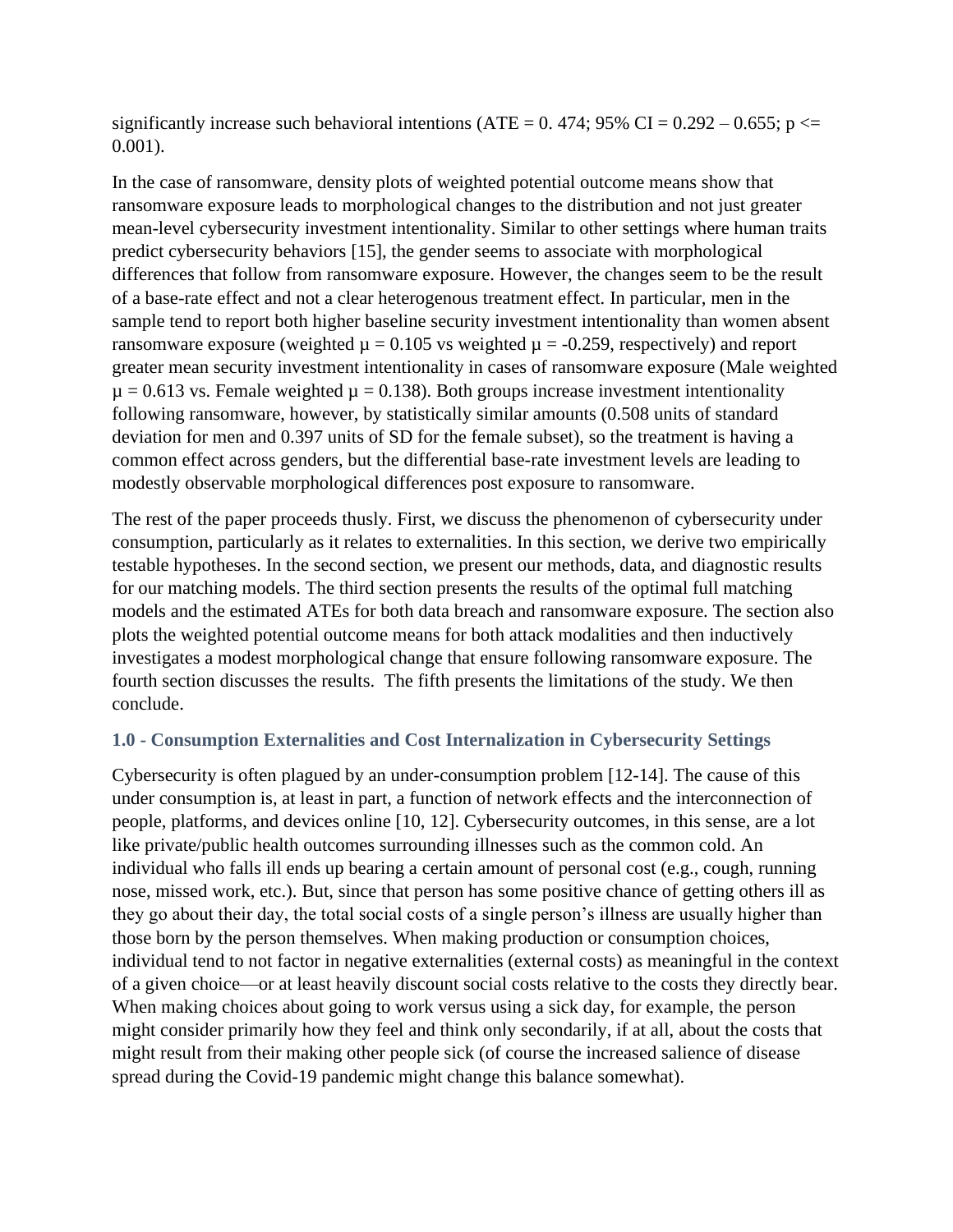Similar cost-externalizing effects often happen in cybersecurity settings [6, 10]. If a device has become part of a botnet, for example, the owner might experience some small internalized costs (such as a reduction in processing capabilities) but this person's device might also impose costs on others by targeting web services and other users in a distributed denial of service (DDoS) attack. The individual owner of the device might invest to clean up their machine, but the choice will be largely a function of their knowledge of the problem and the estimated costs of remediation versus the costs of leaving the device infected by malware. Worry about the social costs imposed by a DDoS attack upon others is often an afterthought in an individual's decision to invest in security [13]. In some instances, such as with many industrial control systems, efforts to address security deficits through remedial steps such as software updates can even result in voided manufacturer warranties, creating an active disincentive toward investment in security. In other words, even though aggregate social costs (i.e., individual plus the costs to others) might far exceed the costs of prevention or remediation, decision makers might still choose to let vulnerabilities linger, malware lurk, or leave a patch unimplemented because the personal gains to be had from an investment in security are simply less than the direct personal costs of the expenditure.

# 1.1. - A Novel Framework to Gage a Priori the Cost Internalization Quotient of Attack Modalities

Negative externalities are examples of market failure. Hence, they are often addressed by government intervention. One way to address externality problems is to internalize costs to individual decision makers. Environmental regulations, for example, can impose costs on producers so that they bear a larger share of the previously externalized social costs that can accrue from air, water, or soil contamination. Government can implement cybersecurity regulation to affect similar outcomes by internalizing costs to decision makers through fiat (i.e., a non-market mechanism), leading to a higher level of security consumption. For example, Mondschein and Monda describes this internalization specifically as a regulatory ideal of GDPR: "The underlying regulatory ideal is to scale compliance to ensure that potential externalities created by the processing of personal data are internalized by the entities conducting these processing operations" [16].

In practice, regulatory rules might fail to actually result in improved security outcomes, depending on whether the restrictions govern security input choices or security output metrics [17], but forcing costs onto individual decision makers can correct for underlying externality problems in aggregate security consumption to some degree. Changes to consumer preferences can also compel greater social cost internalization, if, for example, people start buying goods known to be produced in socially desirable ways. And producers themselves might opt to internalize higher levels of social costs, depending upon the rate at which they discount social costs.

Unlike in the realm of regular economic activity where the interaction of producers, consumers, and government largely determines the degree of cost internalization that occurs, cybersecurity settings are more innately antagonistic. In this domain, the choices made by malicious actors, often quite independent of the preferences of consumers, producers, or government, can also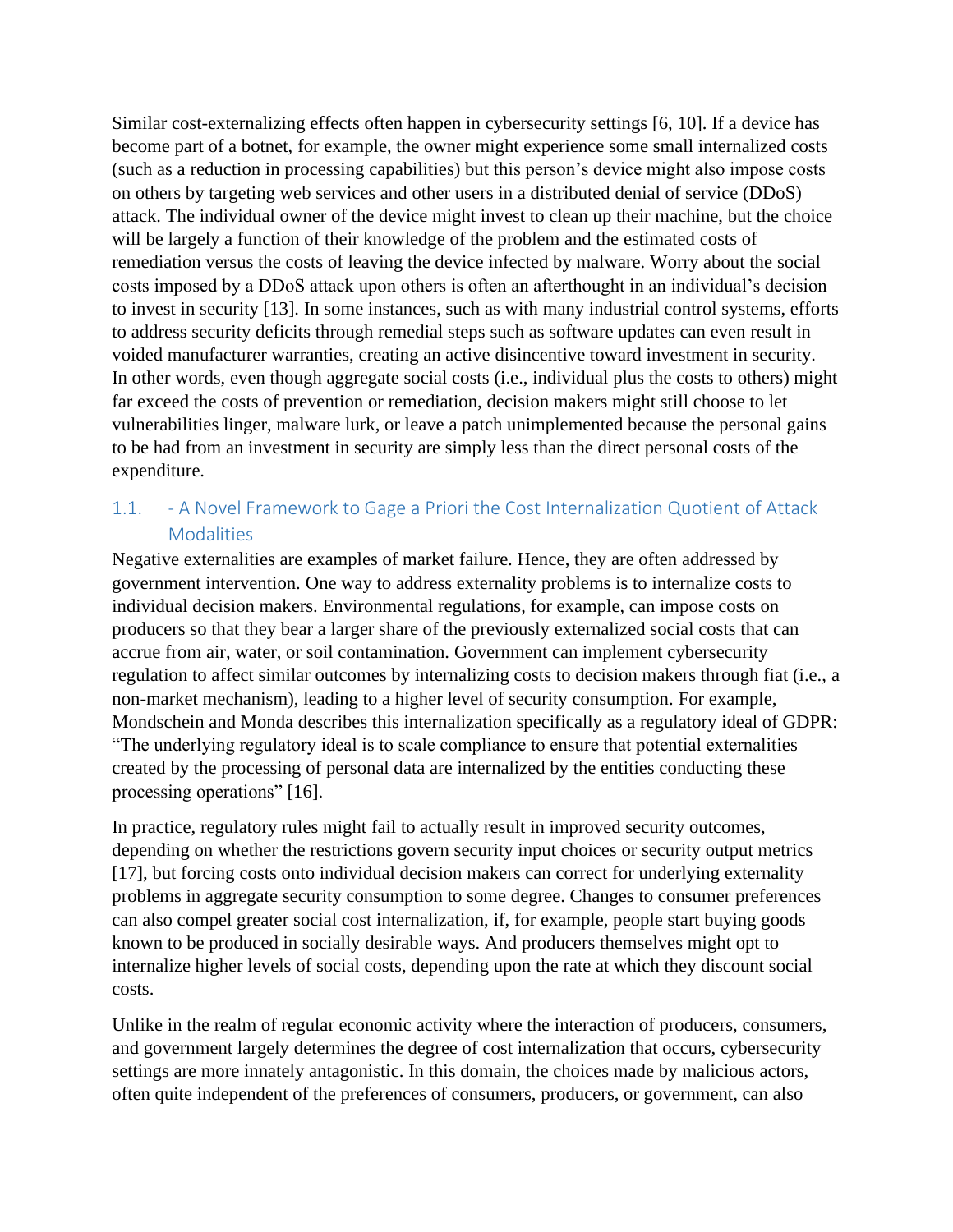have direct material implications for the degree of cost internalization that occurs because of a cyberattack.

The degree of cost internalization inherent to an attack modality is largely a function of the interaction of two factors: 1) responsibility and 2) proportion. *Responsibility* refers broadly to the locus of obligation for the targeted device, information, or service. *Proportion* refers to the share of damage a potentially responsible party must content with as a result of having a given device, information, or service targeted by a malicious actor. When the degree of responsibility is low, contending with the aftermath of a security event is effectively conveyed by the nature of the attack to another responsible party. For example, if a worker at a firm has their device targeted by ransomware, their employer might be ultimately responsible for the costs associated with the attack, depending upon the company's IT use policy and the non-negligent behavior of the worker. When the proportion of the costs from a malicious event is low, a potentially responsible party needs to pay only some fraction of the total costs in remediation and clean up.

Scenarios with a low degree of target responsibility and a low proportion of total costs plausibly have a *high cost externalization* quotient, which would suggest that exposure this sort of adverse event might create few new incentives for additional security investment. Data breaches would be one such attack variant, especially for the individuals whose records are compromised as a part of a larger data breach. Given prevailing regulatory structures, for example, the choice by a malicious actor to commit a data breach against a large company, exfiltrating and then selling the financial information of the firm's clients, often imposes some direct costs on the firm but few on the individual's whose records are actually affected by the breach [18]. Instead, individuals affected by a data breach often pay little (beyond worry) and receive some admixture of event notification, free credit monitoring, and liability coverage in instances where the compromised financial information is used to commit fraud. In the language of the cost-internalization framework, individuals affected by a data breach of a firm's database have low responsibility for the attack and what costs they do bear are a small proportion of the whole. The implication here would be that an individual affected by a data breach ought to have little additional incentive to invest in security, since most of the costs that do accrue from the attack reside elsewhere in the system, largely external to the victim. This logic gives rise to H1.

H1: Individual exposure to a data breach *should not* lead to greater levels of cybersecurity investment intentionality.

Attack types with a comparatively high degree of target responsibility and a concentrated proportion of damages often involve very *high cost internalizing* dimensions. Ransomware attacks are a preeminent example. Ransomware affects a person's device, encrypting files, and locks uses out of their system. Once done, the malicious actor behind the attack then demands that the afflicted user pay a ransom, often totaling a few hundred dollars—although the distribution of ransom payments tends to exhibit scale-free properties similar to income and can be considerably higher than the unstable average [19]. In contrast to many other potential attack types, ransomware is distinctive in that the cost of the ransom is largely carried only by the affected party – with instances wherein data is also exfiltrated (a hybrid ransomware/data breach) or the ransomware propagates from one afflicted machine to another (a worm) imposing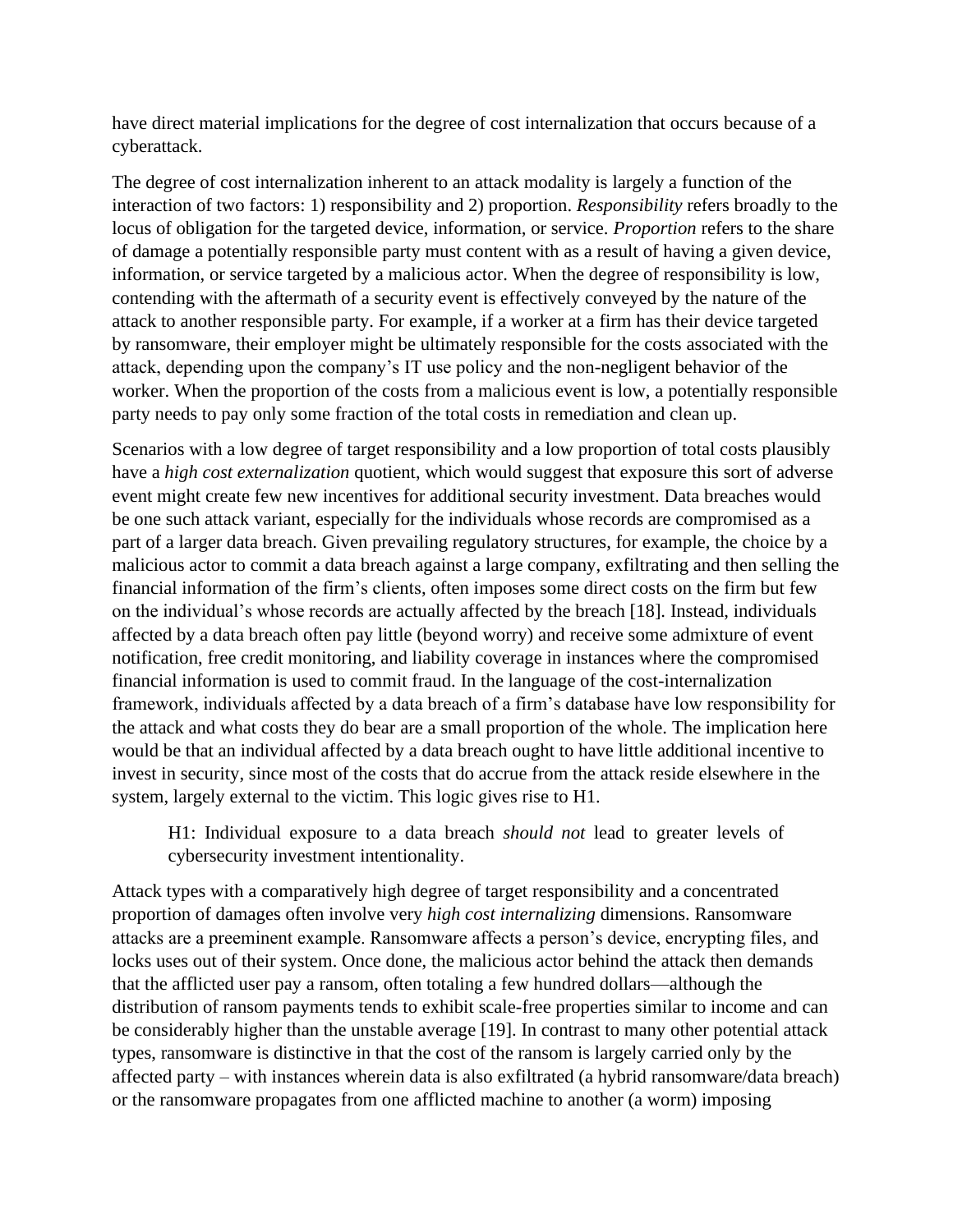additional external costs elsewhere in the system. In the quintessential ransomware event where the ransom imposes a finite choice set on the owner of the device (e.g., decrypt; recover/restore files from a back up; pay; or give up the machine), the full cost of the attack is almost perfectly internalized to the affected party. In the language of the cost internalization framework, ransomware targets a victim's device and files, affecting a high degree of responsibility for remediation and subsequent prevention, and also involves a high proportion of concentrated costs, assuming the ransomware does not propagate to widely from an initially affected device to others. The high rate of cost internalization associated with ransomware attacks should produce a greater incentive to invest for those individuals affected by this cyberattack modality. This reasoning gives rise to H2.

H2: Prior individual exposure to a ransomware attack *should* lead to greater levels of cybersecurity investment intentionality.

### **2.0 – Methods, Data, and Diagnostics**

#### **2.1 – Methods**

In this study, we use optimal full matching implemented in R using the MatchIt package to estimate the average treatment effect (ATE) of both self-reported ransomware and self-reported data breach exposure within the past year on an individual's current cybersecurity investment intentionality in the present [20-22]. With observational data, exposure to a cybersecurity incident of either type is likely non-random, as people differ widely in terms of the online behaviors, technical competence, and so forth. As a result, simple cross tabulations or mean comparisons between perceived prior exposure to an adverse event and current cybersecurity investment intentionality are prone to spuriousness and omitted variable bias. Matching methods are a class of estimation tools, based upon the Rubin potential outcome causal framework [23, 24], developed to estimate "treatment effects from nonexperimental or observational data" [25].

Optimal full matching predicts propensity scores based upon an initial generalized linear model and then assigns units to subclasses based upon these values. The method then uses subclass membership to construct statistical weights that ideally produce a balanced sample between the 'treatment' and 'control' groups (see Section 2.3 for diagnostics). While propensity score matching has limitations [26], optimal full matching is less sensitive to the functional form of the propensity score model, because of its use of subclass assignment to create the resultant statistical weights [27]. Optimal full matching also minimizes data loss by using most (if not all) of the available observations and allows for the estimation of an average treatment effect (ATE).

#### **2.2 – Data**

### **2.2.1 – Sample and Controls**

The data for this study consist of an initial representative sample of 2,028 US residents. We collected the data using the Qualtrics online panel between 8/3/2020 and 10/11/2020 and quota sampled on gender, age, household income, race, and region of the country in order to match the demographics of the general US population. The data also include a number of substantive questions that we transformed into mean unstandardized indexes to capture respondent 1) the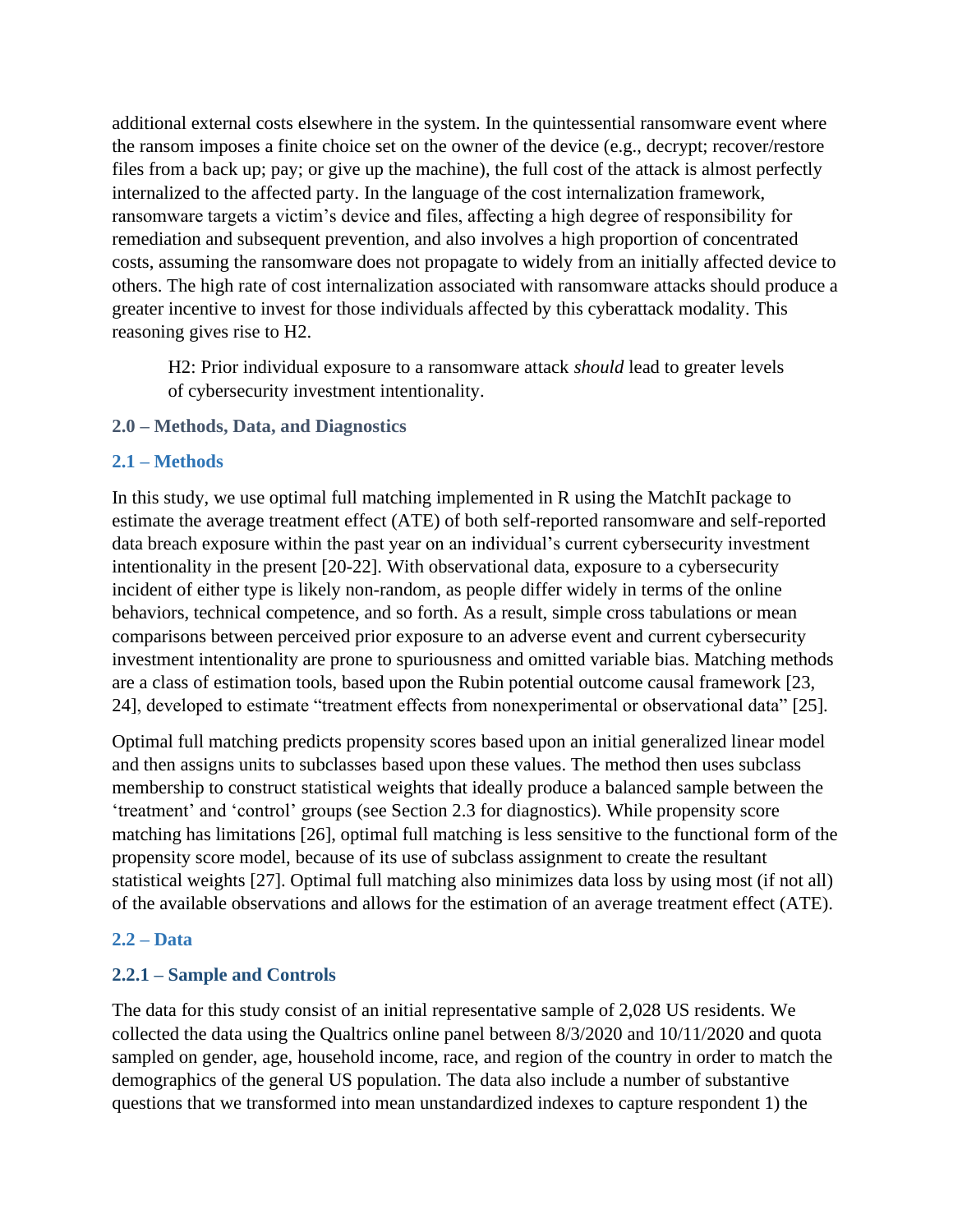familiarity with types of cybersecurity attacks ( $\alpha = 0.954$ ), 2) attitudes toward various data types  $(\alpha = 0.965)$ , 3) expressed levels of computer competence ( $\alpha = 0.923$ ), and 4) online self-efficacy scores ( $\alpha$  = 0.946). The cyberattack familiarity and data attitude measures were developed for this study. The online self-efficacy ( $\alpha$  = ) and computer competence scores ( $\alpha$  = ) were taken in modified form from previously validated scales [28, 29].

## **2.2.2 – The Outcome Measure**

The outcome measure of interest in this study is cybersecurity investment intentionality. Crucially, since we do not measure actual security behaviors at a device level, we are only able to approximate a respondent's level of behavioral intention, which is a widely used outcome measure across numerous studies [15, 30-32]. We asked six discrete cybersecurity-related questions involving various forms of investment, including monetary expenditure, time spent on security, and four separate indicators of cognitive load related to common cybersecurity tasks. For the analysis, these questions were aggregated into a mean unstandardized item ( $\alpha = 0.869$ ). As the original scale for this measure is arbitrary, we transformed it into a z-score. Z-scores place the mean of the sample at zero and convert the units into more inherently meaningful units of standard deviation. Figure 1 plots the distribution of the z-score for the cybersecurity investment intentionality measure.



### **2.2.3 – The Treatment Variables**

Lastly, the survey also includes two separate self-reported measures of previous exposure to an adverse cybersecurity event. One question asked respondents to self-report exposure to ransomware in the past year. Another similarly asked for a self-reported indication whether a person's personal records had been involved in a data breach. In both cases, we gave respondents an option to select "I don't know." We dropped these cases from the analysis, with 277 people selecting this option for ransomware and 239 doing so for the data breach question. Additionally,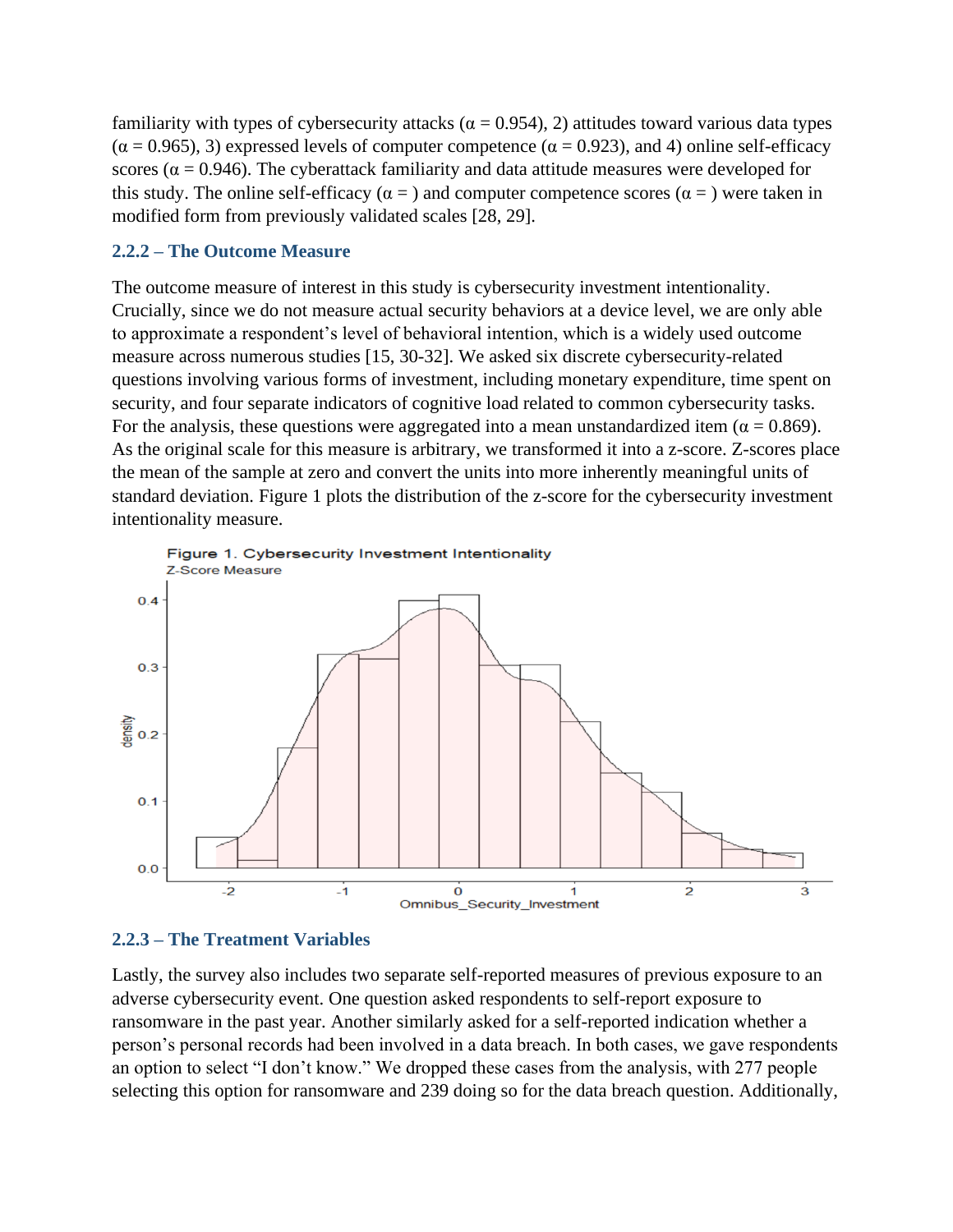since we are interested in the isolated treatment effect of exposure to either ransomware or a data breach, we parsed the data into those who were afflicted by one of the attack modalities but not the other. This procedure allows use to isolate for individuals exposed to ransomware but not a data breach and those afflicted by a data breach but not ransomware. Absent this procedure, some proportion of the sample would be, in effect, doubly exposed to the effects of two analytically separate attack modalities, contaminating any subsequent estimation of effects. This procedure leads to two effective data subsets. One includes all respondents who indicated unique exposure to ransomware in the past year and all those respondents who reported no exposure to any attack modality ( $n= 1,127$ ). The second includes all respondent who indicated they were unaffected by any attack type and those indicating unique exposure to a data breach ( $n= 1,528$ ).

Table 1 summarizes the descriptive parameters of the data.

|                                                 | <b>Data</b><br><b>Breach</b><br><b>Exposure</b><br>$(N=494)$ | <b>No</b><br><b>Exposure</b><br>$(N=1034)$ | <b>Ransomware</b><br><b>Exposure</b><br>$(N=93)$ | <b>Overall</b><br>$(N=2013)$  |
|-------------------------------------------------|--------------------------------------------------------------|--------------------------------------------|--------------------------------------------------|-------------------------------|
| <b>Omnibus Security</b><br>Investment (z-score) |                                                              |                                            |                                                  |                               |
| Mean (SD)                                       | 0.0396<br>(0.936)                                            | $-0.0858$<br>(1.00)                        | 0.571(0.942)                                     | $-0.000(1.00)$                |
| Median [Min, Max]                               | $-0.138$ $\Gamma$<br>2.11, 2.91                              | $-0.138$ [ $-$<br>2.11, 2.91               | $0.578$ [-1.57,<br>$2.73$ ]                      | $-0.138$ [ $-2.11$ , $2.91$ ] |
| Missing                                         | $1(0.2\%)$                                                   | 23 (2.2%)                                  | $0(0\%)$                                         | 39 (1.9%)                     |
| <b>Unique Ransomware</b><br><b>Exposure</b>     |                                                              |                                            |                                                  |                               |
| Mean (SD)                                       | NA (NA)                                                      | 0(0)                                       | 1.00(0)                                          | 0.0745(0.263)                 |
| Median [Min, Max]                               | NA [NA,<br>NA]                                               | 0 [0, 0]                                   | 1.00 [1.00,<br>$1.00$ ]                          | 0[0, 1.00]                    |
| Missing                                         | 494<br>$(100\%)$                                             | $0(0\%)$                                   | $0(0\%)$                                         | 765 (38.0%)                   |
| <b>Unique Data breach</b><br><b>Exposure</b>    |                                                              |                                            |                                                  |                               |
| Mean (SD)                                       | 1.00(0)                                                      | 0(0)                                       | NA (NA)                                          | 0.303(0.460)                  |
| Median [Min, Max]                               | $1.00$ [1.00,<br>$1.00$ ]                                    | 0 [0, 0]                                   | NA [NA, NA]                                      | $0$ [0, 1.00]                 |
| Missing                                         | $0(0\%)$                                                     | $0(0\%)$                                   | 93 (100%)                                        | 385 (19.1%)                   |
| <b>Gender: Male</b>                             |                                                              |                                            |                                                  |                               |
| Female                                          | 269<br>(54.5%)                                               | 497<br>$(48.1\%)$                          | 32 (34.4%)                                       | 1014 (50.4%)                  |
| Male                                            | 225<br>(45.5%)                                               | 537<br>(51.9%)                             | 61 (65.6%)                                       | 999 (49.6%)                   |

# **Table 1. Descriptive Statistics Summary (Unweighted Data)**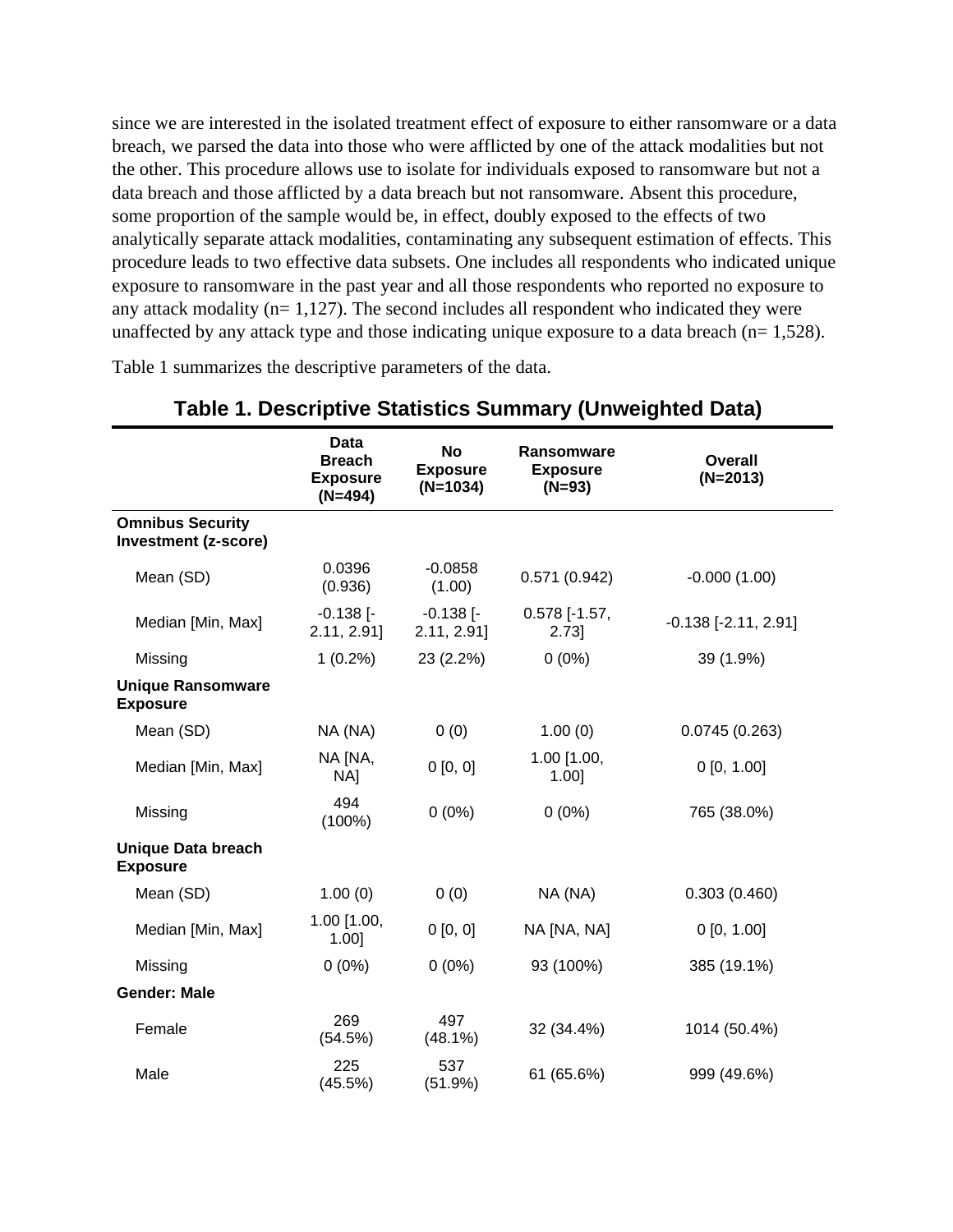|                                                | Data<br><b>Breach</b><br><b>Exposure</b><br>$(N=494)$ | No<br><b>Exposure</b><br>$(N=1034)$ | Ransomware<br><b>Exposure</b><br>$(N=93)$ | <b>Overall</b><br>$(N=2013)$ |
|------------------------------------------------|-------------------------------------------------------|-------------------------------------|-------------------------------------------|------------------------------|
| <b>Income</b>                                  |                                                       |                                     |                                           |                              |
| Mean (SD)                                      | 2.94<br>(0.954)                                       | 2.87<br>(0.990)                     | 2.89 (0.938)                              | 2.83(1.00)                   |
| Median [Min, Max]                              | $3.00$ [1.00,<br>4.00]                                | $3.00$ [1.00,<br>4.00]              | 3.00 [1.00,<br>4.00]                      | 3.00 [1.00, 4.00]            |
| Age                                            |                                                       |                                     |                                           |                              |
| Mean (SD)                                      | 3.83(1.66)                                            | 3.66(1.67)                          | 2.89(1.35)                                | 3.59(1.66)                   |
| Median [Min, Max]                              | $4.00$ [1.00,<br>$6.00$ ]                             | $3.00$ [1.00,<br>$6.00$ ]           | 3.00 [1.00,<br>6.00                       | 3.00 [1.00, 6.00]            |
| <b>Data Attitudes</b>                          |                                                       |                                     |                                           |                              |
| Mean (SD)                                      | 34.5(21.9)                                            | 33.6(22.8)                          | 41.2 (26.5)                               | 35.2(22.8)                   |
| Median [Min, Max]                              | $30.7$ [0,<br>99.7]                                   | 28.7 [0,<br>100]                    | 38.3 [0.0714,<br>100]                     | 30.7 [0, 100]                |
| Missing                                        | $0(0\%)$                                              | $2(0.2\%)$                          | $0(0\%)$                                  | $3(0.1\%)$                   |
| <b>Familiarity with</b><br><b>Cyberattacks</b> |                                                       |                                     |                                           |                              |
| Mean (SD)                                      | 2.68<br>(0.967)                                       | 2.52<br>(0.998)                     | 3.04(0.999)                               | 2.57(1.01)                   |
| Median [Min, Max]                              | $2.67$ [1.00,<br>5.00]                                | 2.42 [1.00,<br>5.00]                | $3.00$ [1.17,<br>5.00                     | 2.50 [1.00, 5.00]            |
| <b>Computer</b><br><b>Competence</b>           |                                                       |                                     |                                           |                              |
| Mean (SD)                                      | 4.67<br>(0.634)                                       | 4.66<br>(0.607)                     | 4.47 (0.757)                              | 4.59 (0.677)                 |
| Median [Min, Max]                              | $5.00$ [1.00,<br>5.00]                                | $5.00$ [1.00,<br>5.00]              | 4.88 [1.00,<br>5.00]                      | 5.00 [1.00, 5.00]            |
| <b>Online Self-Efficacy</b>                    |                                                       |                                     |                                           |                              |
| Mean (SD)                                      | 3.54<br>(0.874)                                       | 3.59<br>(0.865)                     | 3.73 (0.788)                              | 3.53(0.876)                  |
| Median [Min, Max]                              | 3.67 [1.00,<br>5.00]                                  | 3.75 [1.00,<br>5.00]                | 3.75 [1.25,<br>5.00]                      | 3.67 [1.00, 5.00]            |

# **Table 1. Descriptive Statistics Summary (Unweighted Data)**

# **2.3 – The Matching Models and Diagnostic Balance Summaries**

The optimal matching models were implement using MatchIt [22]. The initial matching model used to predict subclass membership included all the demographics and dispositional variables contained in Table 1. The caliper common support threshold was manually tooled in each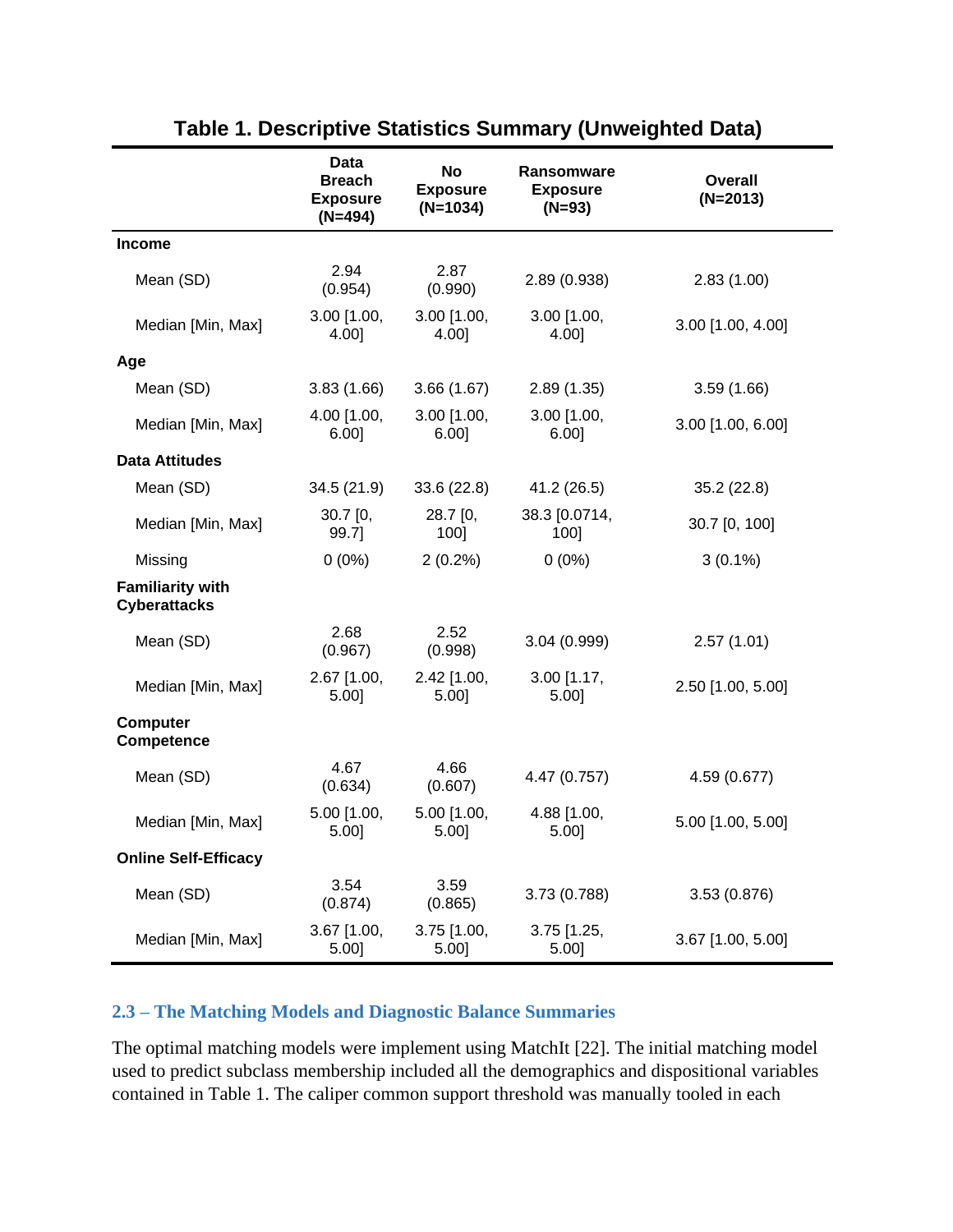instance to produce an ideal sample balance that minimized data loss. In each case, the caliper remained at or below the suggested 0.2 units of standard deviation of the distance measure [25, 33, 34]. In the data breach subset, the caliper was set to 0.2 and the sample was exact matched on respondent Gender in order to affect good sample balance. This process led to a loss of 12 observations in the untreated group and 1 in the treated group. Within the ransomware matching model, the caliper was manually tooled downward from 0.2 to 0.085, leading to a loss of 22 observations from the control group and 3 from the treatment group.

Sample balance was assessed use the Cobalt package in R [35]. Figure 2 presents the absolute standardized mean differences and the variance ratios for the data breach exposure model and Figure 3 does the same for the ransomware subsample. In each instance, absolute standardized mean differences were less than 1 in the adjusted (i.e. matched) sample, as is recommended. Likewise, variance ratios in each case were within 0.2 of the ideal of 1, suggesting an acceptable level of balance in the matched samples. In total, Figures 2-3 indicates that the matching procedure resulted in an effective balance of covariates between treatment and control groups, which should allow for an unbiased estimation of the ATE for each type of adverse cybersecurity event.



#### **3.0 – Results**

Table 2 summarizes the ATE results of the two matching models. In support of H1, unique selfreport exposure to a data breach in the last year is not associated with changed cybersecurity investment intentionality (ATE =  $0.056$ ; 95% CI =  $-0.035 - 0.147$ ; p $\le 0.264$ ). In contrast, and supporting H2, exposure to ransomware in the past year is associated with a statistically significant increase in respondent cybersecurity investment intentionality (ATE = 0.474; 95% CI  $= 0.293 - 0.656$ ; p  $\le 0.000$ ). In substantive terms, ransomware exposure increases cybersecurity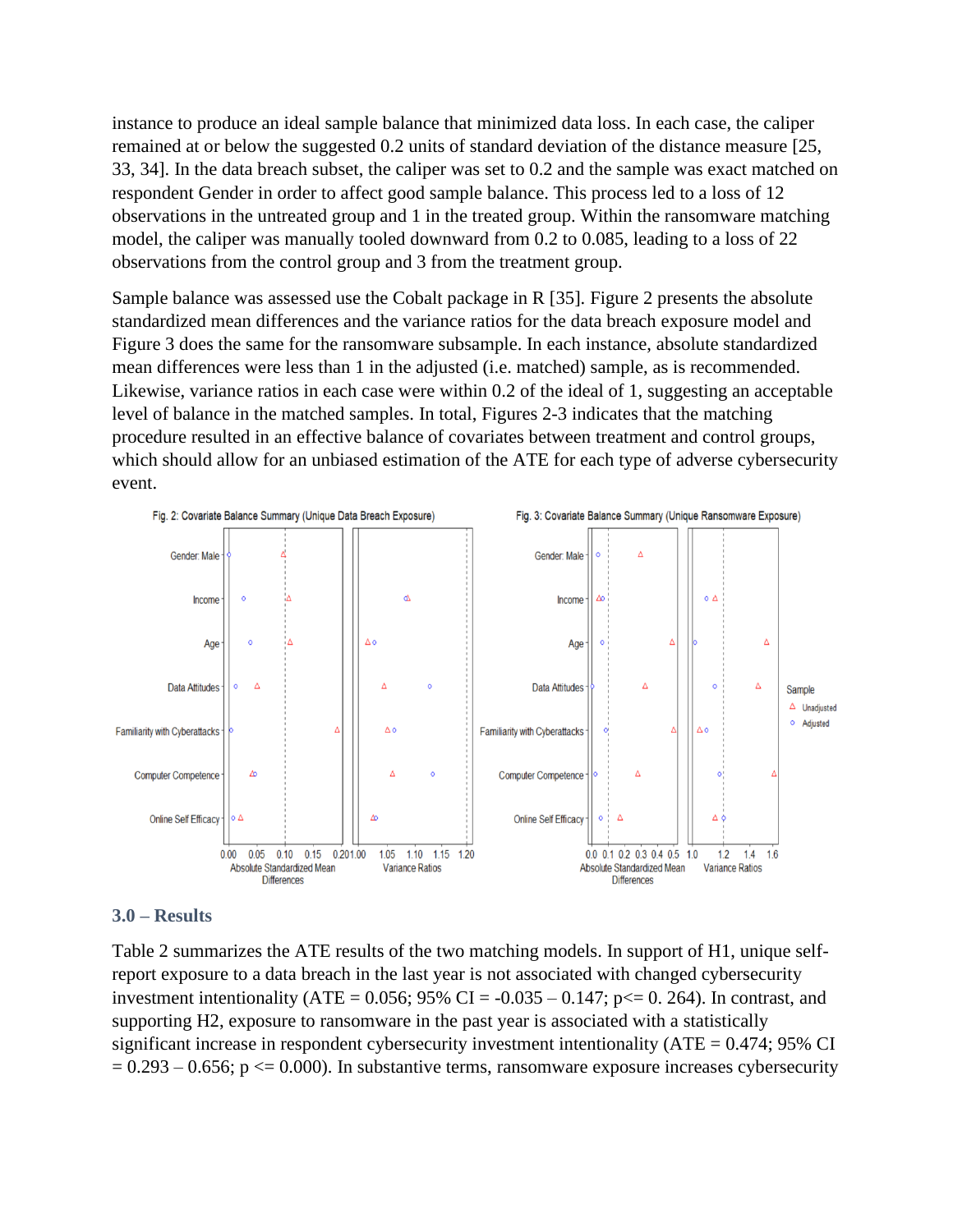investment intentionality by between 1/3 and 2/3 of a unit of standard deviation on the z-score scale.

**Table 2. Self-reported Security Event Exposure and** 

| Tuble 2. Bell Teported Becamity Event Exposure and<br><b>Cybersecurity Investment Intentionality (z-score)</b> |                  |                                      |  |  |  |  |
|----------------------------------------------------------------------------------------------------------------|------------------|--------------------------------------|--|--|--|--|
| <b>Estimated Average Treatment Effects (ATE)</b>                                                               |                  |                                      |  |  |  |  |
| Yes vs No                                                                                                      | <b>ATE</b>       | 95%<br>Confidence<br><b>Interval</b> |  |  |  |  |
| Unique Data Breach                                                                                             | 0.056<br>(0.050) | $-0.035 - 0.147$                     |  |  |  |  |
| Exposure<br>Unique Ransomware                                                                                  | $0.474***$       | $0.292 - 0.655$                      |  |  |  |  |
| (0.111)<br>Exposure                                                                                            |                  |                                      |  |  |  |  |
| Note: Clustered Robust Standard Error in Parentheses.<br>*** = $p<0.001$ ; ** = $p < 0.01$ ; * = $p < 0.05$    |                  |                                      |  |  |  |  |



Figures 5-6 plot the weighted potential outcome means for both the data breach and ransomware samples. In line with the output of the matching model, data breach exposure has little visually discernable effect on the distribution of effort across the omnibus cybersecurity investment intentionality measure and the weighted means for the two samples are almost identical  $(\mu = -$ 0.058 for the unexposed sample and  $\mu = 0.003$  for the exposed group). In contrast, as shown in Figure 6, self-reported ransomware exposure shifts mean investment intentionality upward in a sizeable way (from  $\mu = -0.069$  to  $\mu = 0.376$ ).

Interestingly, ransomware exposure also seems to lead to modest morphological changes to the distribution of cases across the omnibus security investment intentionality scale. In particular,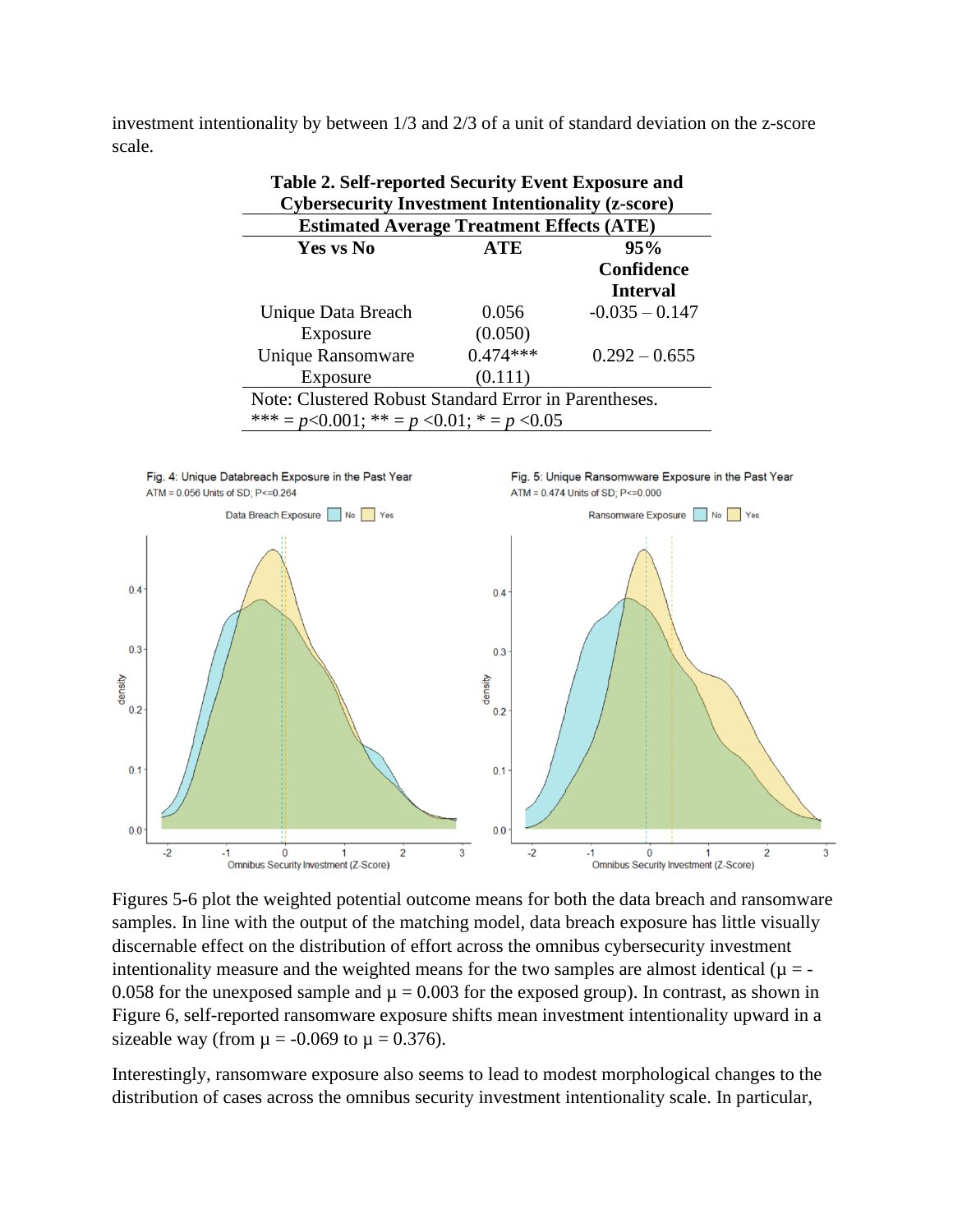ransomware exposure tends to lead to a greater density of security investment intentionality at two separate points on the scale (i.e. at both 0 and at 1 or more units of standard deviation on the z-score). These results support the potential operation of a clear attack type/cost internalization dynamic, but also raise an unanticipated question of potentially heterogeneous responses to a common treatment. Inductively investigating the source of these potential differences further suggests that human traits could drive the differing morphology of the ransomware exposure distribution [15, 32].

As shown in Figures 5-6 and consistent with other investigations of human factors in the security investment [15], gender may play a role in the observed changes to the shape of the distribution of security investment intentionality following ransomware exposure. Filtering the ransomware exposure sample by respondent gender and re-plotting the weighted potential outcome means shows that there are two separate shifts occurring in the distribution of security investment intentionality as a result of self-reported exposure to ransomware in the past year. The results of a two-way ANOVA using the statistical weights derived from the matching model suggests that both ransomware exposure ( $F = 17.086$ ;  $P \le 0.000$ ) and gender ( $F = 42.174$ ;  $P \le 0.000$ ) associate with security investment intentionality levels. However, the interaction term (i.e. ransomware exposure by gender) is not significant ( $F = 0.263$ ;  $p \le 0.608$ ).



The non-significant interaction term in the two-way ANOVA suggests that men and women respond statistically similar to the treatment (hence there is no heterogenous treatment effect *per se*). Instead, the observable morphological differences at play are likely an artifact of base-rate effects. Men in the unexposed sample tend to have a higher overall level of security investment intentionality at the mean than women (weighted  $\mu = 0.105$  vs weighted  $\mu = -0.259$ , respectively). Additionally, both men and women increase their security investment intentionality if exposed to ransomware (Male weighted  $\mu = 0.613$  vs. Female weighted  $\mu =$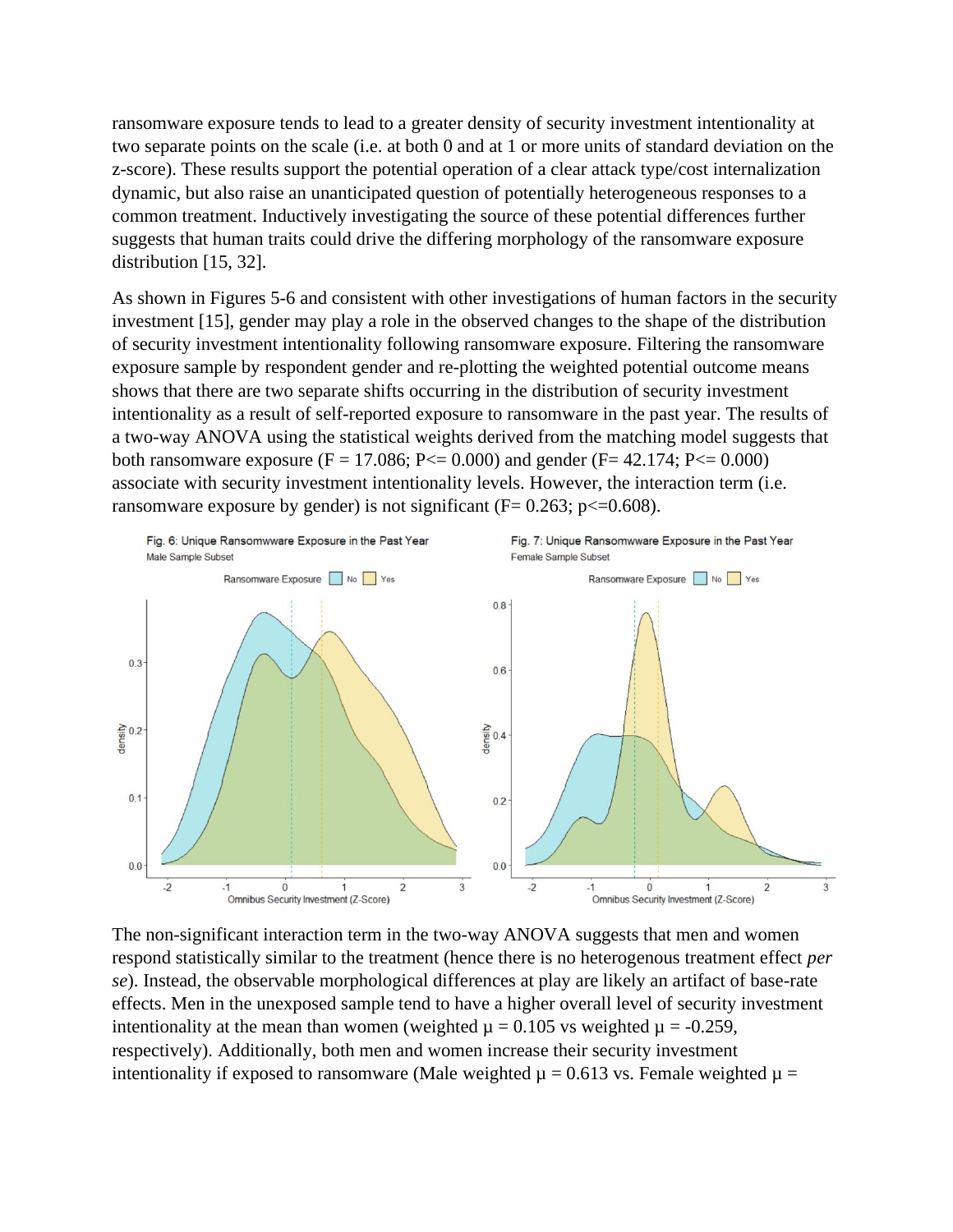0.138). The clustering of respondents by gender across the cybersecurity investment intentionality scale, therefore, is a function of start point, not response type or severity.

## **4.0 – Discussion**

The result of the optimal full matching models show that self-reported exposure to some types of malicious events cause a significant increase in security investment intentionality while others do not. In particular, exposure to a data breach—an attack modality that used to be a prevailing mode of malicious actor activity and that has, for individually affected parties, mostly cost externalizing effects—tends to lead to little discernable change to how seriously individuals take cybersecurity. In contrast, ransomware exposure tends to increase significantly the security investment intentionality of affected parties. Interestingly, gender potentially predicts starting location on the cybersecurity investment scale and so contributes to modest morphological changes to the density of activity across the scale, as seen in other studies [15]. These results have a number of interesting implications.

The broadest point of note is that not all attack modalities that are available to malicious actors have the same cost in/externalizing effects. This simple notion has profound implications for malicious actors. Potentially, and over the long run, organic and voluntarily undertaken malicious activity might inadvertently generate a familiar 'tragedy of the commons' dynamic [36]. To the extent that individually preferred attack modalities (on the part of the attacker) also have a higher cost internalization quotient than available alternatives, independent choices made by malicious actors could gradually reduce the pool of vulnerable points of attack as investment rises due to the correction of a market failure through greater cost internalization [6]. The familiar analogy would be everyone choosing to stand at a hockey game (analogous to selecting the individually preferred, high cost internalization attack modality) because it is the optimal choice for one party, only to discover that when everyone does it, all become worse off.

The findings also raise a little-considered additional variable for regulators who might want to address perceived deficiencies in cybersecurity by altering the cost structures for responsible and affected parties through regulation [16]. It is plausible that greater perceived cybersecurity risk correlates positively with a larger "policy window" through which "policy entrepreneurs" with plans for how to regulate cybersecurity might choose to leap [37]. Our findings suggest, however, that worse cybersecurity outcomes and forecasted trajectories do not necessarily warrant a greater degree of government (regulatory) involvement. If, instead, emerging attack modalities *de jure* have both higher damage output and greater cost internalizing effects for affected parties, then it becomes a more open question whether the ecosystem will adapt organically to reduce cybersecurity risk to socially optimal levels over the medium-to-long run or whether government needs to intercede. Since the effectiveness of regulation for improving cybersecurity outcomes is not guaranteed [17] and government programs can often result in unintended negative effects [38], determining if the system will efficiently self-correct (due to high cost internalization attributable to certain attack types) or if markets for security will continue to fail is a useful first-order question for regulators.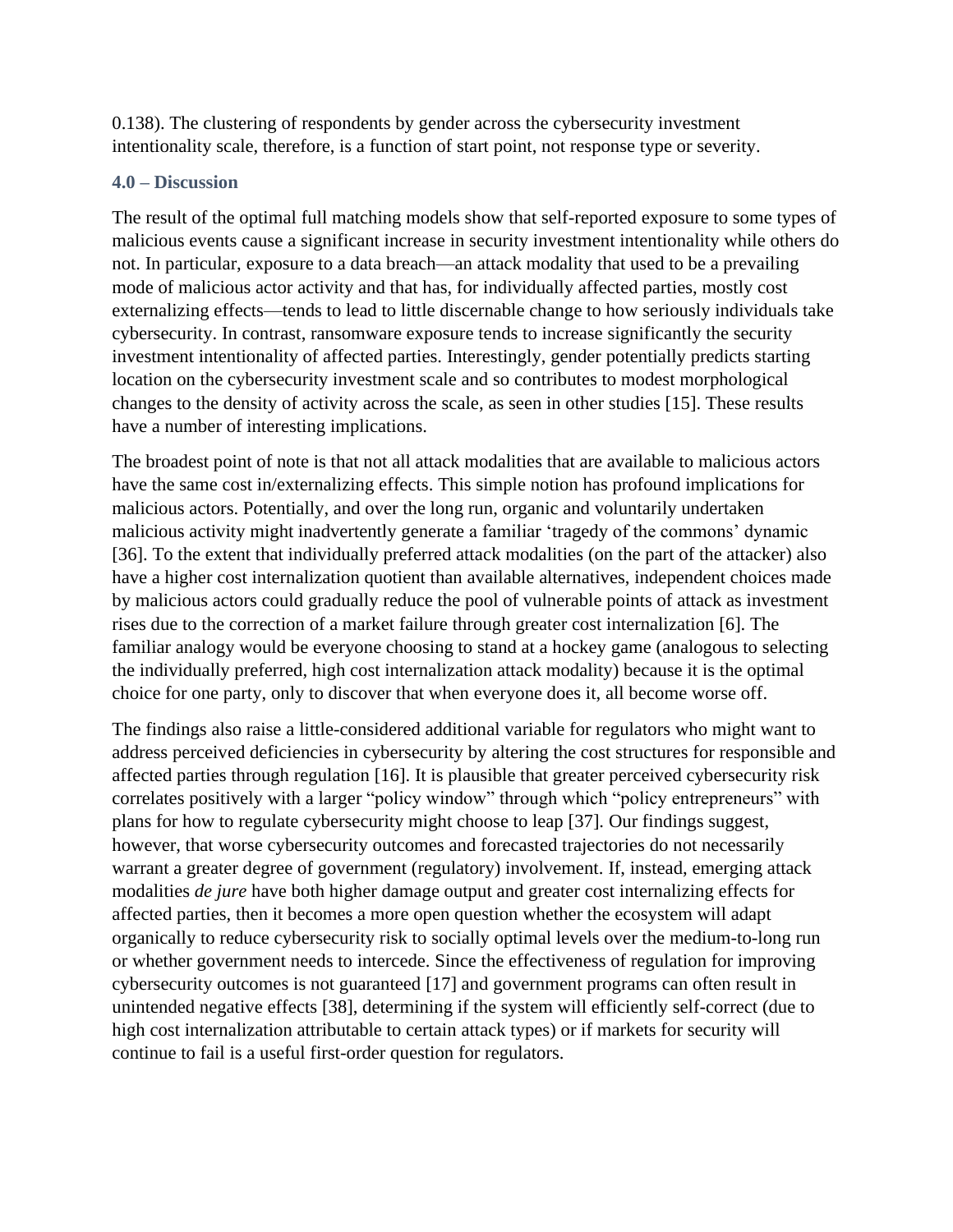A similar logic might prevail for cyber insurance as well. Premium pricing is at least partially a function of demonstrated security controls, client asset values, and ecosystem trends in malicious events [39, 40]. It can also be more simply stated as a function of perceived future risk. Over time, pricing of premiums will change for afflicted parties as a function of exposure to cybersecurity incidents. In an automobile insurance setting, an at-fault accident will likely lead to an increased premium, at least in part because it can signal greater risk-accepting behaviors by the driver. Similar premium increases could plausibly follow cybersecurity events. However, the results here nuance when and to what degree pricing schedules should change following malicious events. Core to the point is the extent to which exposure to a cybersecurity event could be taken as a future risk signal that would warrant higher premium pricing versus the exact opposite. In the case of high cost-externalizing cyberattacks (e.g., data breaches affecting individuals in our sample), past behaviors with regards to cybersecurity should predict future behaviors well (i.e., investment levels do not change). Exposure to a cyberattack that has a high degree of cost internalization, on the other hand, likely predicts less future risk and so might even warrant a premium reduction following an adverse event—unless, of course, the motive behind a premium increase is to recoup costs and not use past events as a predictive variable of future risk.

The base-rate investment levels in the weighted sample are quite strongly associated with the gender of the respondents, with women declaring lower levels of cybersecurity investment intentionality on average than men. These results are similar to other studies, but it is doubtful that gender as such matters. Instead, as detailed in other studies [32], gender is likely affecting other factors such as exposure to STEM fields, perceived online self-efficacy, and self-reported computer competence levels in ways that reduce the mean base-rate security investment intentionality levels of women versus men. An interesting implication of this finding is that greater inclusion of women within STEM-fields could actually work to improve cybersecurity to the extent that such exposure increases perceptions of self-efficacy and leads to greater investment intentionality. Framed conversely, marginalization of people from STEM fields again, to the extent that exposure breeds self-efficacy and self-efficacy predicts security investment intentionality—might be construed as a security issue and not just a matter of fairness.

Finally, the validation of hypotheses about cost internationalization and security investment behaviors that we derived from the cost internalization framework suggests some utility to the simple bi-variate framework. Two points are particularly relevant in this case. First, the model provides variables that are independent of known target reactions to any given attack, which might allow for a degree of prediction as possible and preferred attack modalities continue to evolve over time. The broadest level prediction would be that new attack modalities that target those with a high degrees of responsibility for the targeted device, information, or service and that have high concentrations of damage would be highly cost internalizing attacks and should lead to greater subsequent security investment. Low scores on these values would entail a low cost internalizing attack modality and should be unassociated with subsequent increases in investment. In other words, the framework might provide a couple of leading indicators of investment behaviors by future targets of cyber-attacks.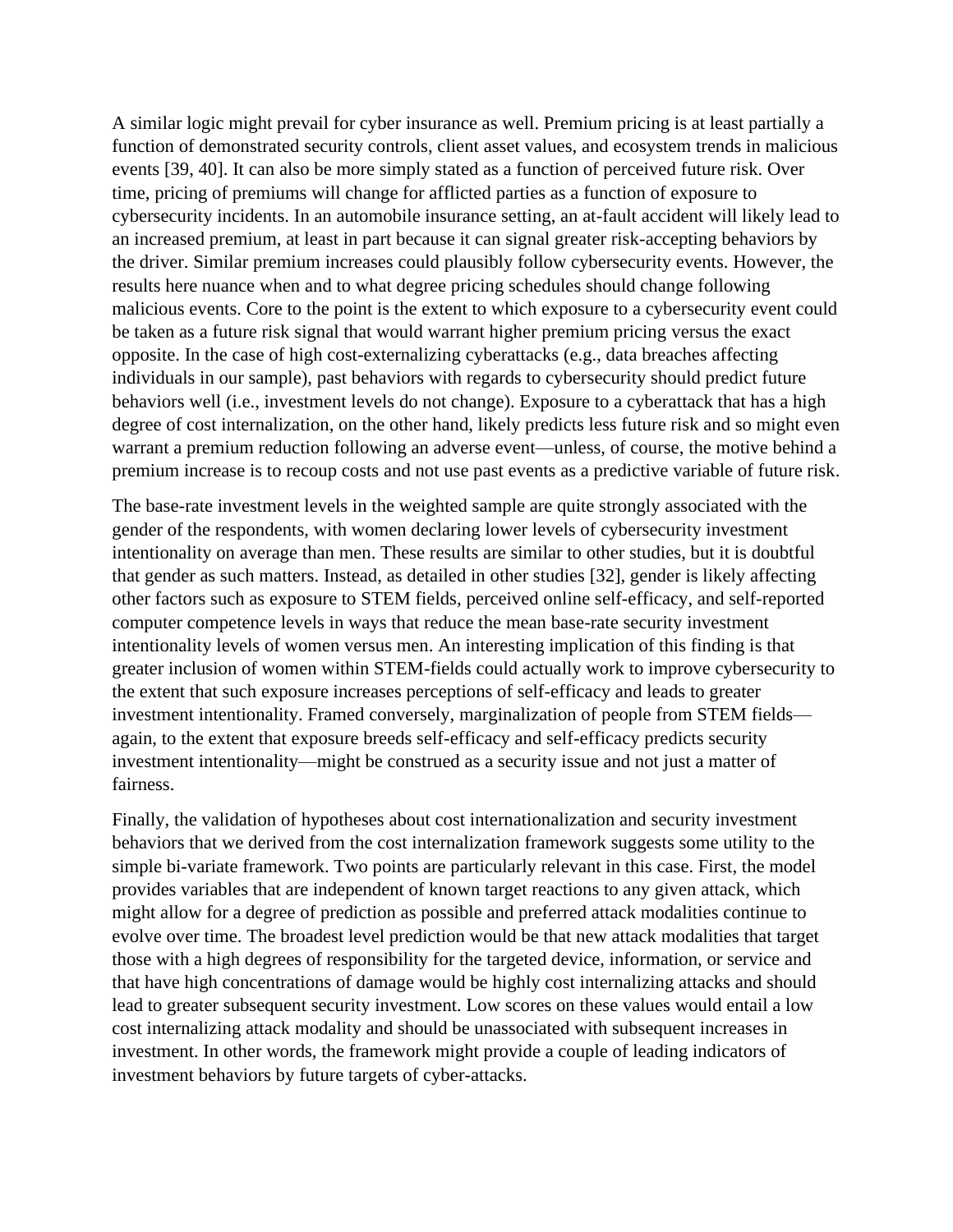Perhaps the broadest implication for the demonstrable utility of the cost internalization framework is that externalities, so often considered a major source of security under consumption [6, 9, 10, 12-14], might instead by a source of market failure for security only in the case of some attack modalities and not others. Framed another way, there might be market failure in some zones of security but efficient markets for security in others [41]. Extrapolating from the framework to other attack types, the market for CDN provided DDoS protection would be an efficient market, characterized by comparatively little evidence of market failure and security under consumption. While latent capacity for DDoS and rDDoS attacks remains high globally [42], demonstrable disruptions to service delivery via web services seem, on the face of it at least, to be fairly negligible today. While the ease and feasibility of remediation and prevention methods varies by attack modality, the results suggest that ransomware might become, in the future, a lot like DDoS attacks (largely a well-counter nuisance) as the market for security effectively mobilizes due to its high cost-internalizing quotient.

## **5.0 – Limitations**

The study presents an estimation of the average treatment effect of two different cybersecurity attack modalities. Several limitations to the study exist, however.

First, we measured behavioral intentions and self-reported exposure to a cybersecurity event in place of real security practices or forensically confirmed malware infection or independently corroborated data breach exposure. These are indeed limits. Yet a number of studies have shown that security behavioral intentions can correlate with practice, making this a useful measure. Likewise, security events—especially ransomware and data breach exposure—are highly salient for respondents, so the reporting error for this class of phenomenon is plausibly lower than might be the case.

Second, while optimal full matching is doubly robust to misspecifications in either the matching or effect estimation, the model might still be prone to omitted variable bias. Since the model works by matching treated and untreated respondents on important covariates, then the exclusion of an important covariate might bias the effect estimations. We controlled for a number of demographic (i.e., human []) traits and also important distortional characteristics such as perceived computer competency and online self-efficacy. It is always possible that we omitted an important control from the models, but we strongly suspect that the results are robust.

Third, we investigated the potential operation of cost in/externalization of two separate cyberattack modalities at the individual level. The results as they pertain to individual respondents are clear, but it is less obvious that what applies at the individual level would scale to, say, firms or government, each of which might be nested in organizational and regulatory webs in which the individuals in our sample are not (though we believe this to be a limitation of the data and not of the methodology or analytical framework, and it would certainly be possible to survey boards in a similar way). Nevertheless, we suspect that our results are likely generalizable across individuals and potentially across scales, at least to some degree. We showed that the incentives generated by a given cyber-attack are endogenous to the selected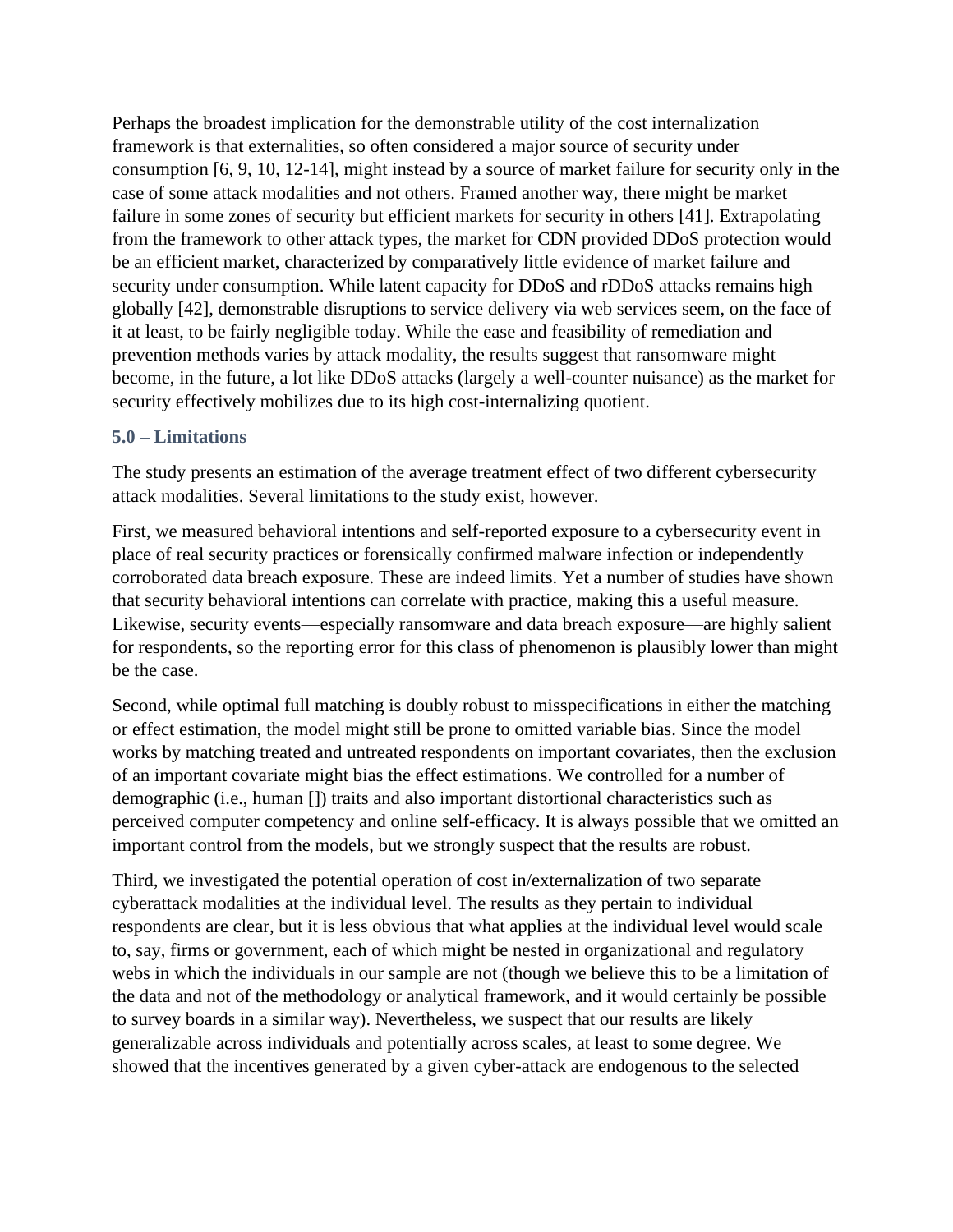attack modality and cost in/externalization is a general enough effect that it likely applies to individuals, enterprises and non-profits.

Future research measuring known attacks, tracking de facto security behaviors, and doing so across scales would help to address these limitations.

## **6.0 – Conclusions**

Some cyber-attack modalities internalize costs to affected parties better than others. The implication is that some individuals (and potentially larger institutions) might come out of an adverse cybersecurity incident with a greater or lesser incentive to investment more in security, depending upon the cost in/externalizing nature of the attack itself.

# **References**

- [1] M. J. Schwartz, "Reported US Data Breaches Declined by 19% in 2020," in *Bank Info Security* vol. 5/5/2021, ed, 2021.
- [2] J. Jang-Jaccard and S. Nepal, "A survey of emerging threats in cybersecurity," *Journal of Computer and System Sciences,* vol. 80, no. 5, pp. 973-993, 2014/08/01/ 2014.
- [3] D. Geer, E. Jardine, and E. Leverett, "On market concentration and cybersecurity risk," *Journal of Cyber Policy,* vol. 5, no. 1, pp. 9-29, 2020/01/02 2020.
- [4] R. von Solms and J. van Niekerk, "From information security to cyber security," *Computers & Security,* vol. 38, pp. 97-102, 2013/10/01/ 2013.
- [5] E. Jardine, "A Continuum of Internet-Based Crime: How the Effectiveness of Cybersecurity Policies Varies Across Cybercrime Types," in *Research Handbook on Digital Transformations*, F. X. Olleros and M. Zhegu, Eds. Cheltenham, UK: Edward Elgar, 2016, pp. 421-444.
- [6] R. Anderson and T. Moore, "The Economics of Information Security," *Science,* vol. 314, no. 5799, pp. 610-613, 2006.
- [7] D. G. Arce, "Cybersecurity and platform competition in the cloud," *Computers & Security,* vol. 93, p. 101774, 2020/06/01/ 2020.
- [8] D. G. Arce, "Malware and market share," *Journal of Cybersecurity,* vol. 4, no. 1, 2018.
- [9] J. M. Bauer and M. J. G. van Eeten, "Cybersecurity: Stakeholder incentives, externalities, and policy options," *Telecommunications Policy,* vol. 33, no. 10, pp. 706-719, 2009/11/01/ 2009.
- [10] H. Varian, "System reliability and free riding," in *Economics of information security*: Springer, 2004, pp. 1-15.
- [11] L. A. Gordon, M. P. Loeb, and W. Lucyshyn, "Sharing information on computer systems security: An economic analysis," *Journal of Accounting and Public Policy,* vol. 22, no. 6, pp. 461-485, 2003.
- [12] H. Kunreuther and G. Heal, "Interdependent security," *Journal of risk and uncertainty,*  vol. 26, no. 2, pp. 231-249, 2003.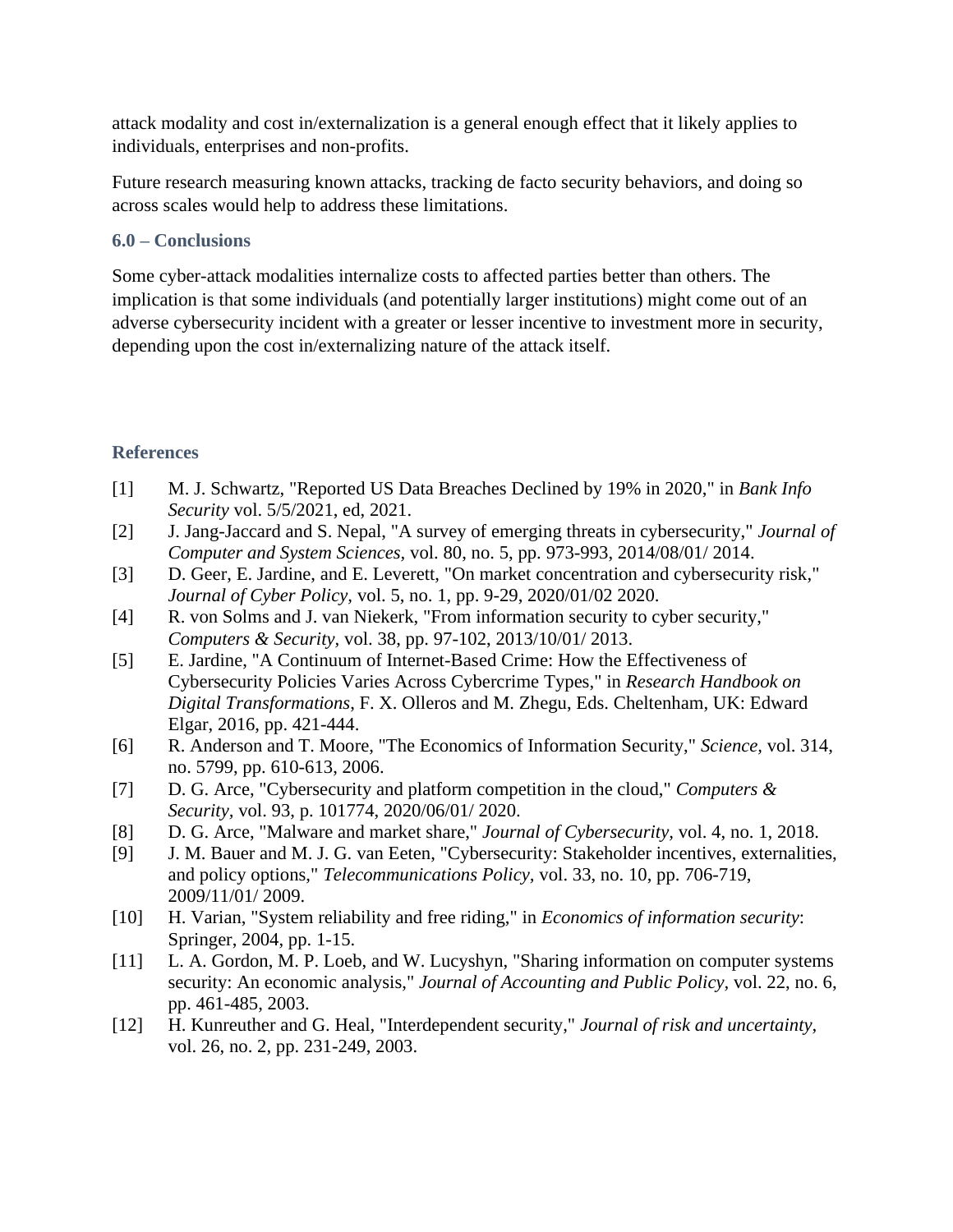- [13] M. Lelarge, "Coordination in network security games: a monotone comparative statics approach," *IEEE Journal on Selected Areas in Communications,* vol. 30, no. 11, pp. 2210-2219, 2012.
- [14] L. A. Gordon, M. P. Loeb, W. Lucyshyn, and L. Zhou, "Externalities and the magnitude of cyber security underinvestment by private sector firms: a modification of the Gordon-Loeb model," *Journal of Information Security,* vol. 6, no. 01, p. 24, 2014.
- [15] M. Gratian, S. Bandi, M. Cukier, J. Dykstra, and A. Ginther, "Correlating human traits" and cyber security behavior intentions," *computers & security,* vol. 73, pp. 345-358, 2018.
- [16] C. F. Mondschein and C. Monda, "The EU's General Data Protection Regulation (GDPR) in a Research Context," in *Fundamentals of Clinical Data Science*, P. Kubben, M. Dumontier, and A. Dekker, Eds. Cham: Springer International Publishing, 2019, pp. 55-71.
- [17] L. A. Gordon, M. P. Loeb, W. Lucyshyn, and L. Zhou, "Increasing cybersecurity investments in private sector firms," *Journal of Cybersecurity,* vol. 1, no. 1, pp. 3-17, 2015.
- [18] S. Romanosky, "Examining the costs and causes of cyber incidents," *Journal of Cybersecurity,* vol. 2, no. 2, pp. 121-135, 2016.
- [19] E. Leverett, E. Jardine, E. Burns, A. Gangwal, and D. Geer, "Averages Don't Characterise the Heavy Tails of Ransoms," in *eCrime 2020 Symposium on Electronic Crime Research*, Zoom, 2020: APWG.
- [20] B. B. Hansen and S. O. Klopfer, "Optimal full matching and related designs via network flows," *Journal of computational and Graphical Statistics,* vol. 15, no. 3, pp. 609-627, 2006.
- [21] E. A. Stuart and K. M. Green, "Using full matching to estimate causal effects in nonexperimental studies: examining the relationship between adolescent marijuana use and adult outcomes," *Developmental psychology,* vol. 44, no. 2, p. 395, 2008.
- [22] D. Ho, K. Imai, G. King, and E. A. Stuart, "MatchIt: Nonparametric Preprocessing for Parametric Causal Inference," *2011,* vol. 42, no. 8, p. 28, 2011-06-14 2011.
- [23] D. B. Rubin, *Matched sampling for causal effects*. Cambridge University Press, 2006.
- [24] D. B. Rubin, "Direct and indirect causal effects via potential outcomes," *Scandinavian Journal of Statistics,* vol. 31, no. 2, pp. 161-170, 2004.
- [25] S. Guo and M. W. Fraser, *Propensity score analysis : statistical methods and applications*. 2015.
- [26] G. King and R. A. Nielsen, "Why propensity scores should not be used for matching," 2019.
- [27] P. C. Austin and E. A. Stuart, "The performance of inverse probability of treatment weighting and full matching on the propensity score in the presence of model misspecification when estimating the effect of treatment on survival outcomes," *Statistical methods in medical research,* vol. 26, no. 4, pp. 1654-1670, 2017.
- [28] M. C. Howard, "Creation of a computer self-efficacy measure: analysis of internal consistency, psychometric properties, and validity," *Cyberpsychology, behavior, and social networking,* vol. 17, no. 10, pp. 677-681, 2014.
- [29] A. J. Van Deursen, E. J. Helsper, and R. Eynon, "Measuring digital skills. From digital skills to tangible outcomes project report," 2014.